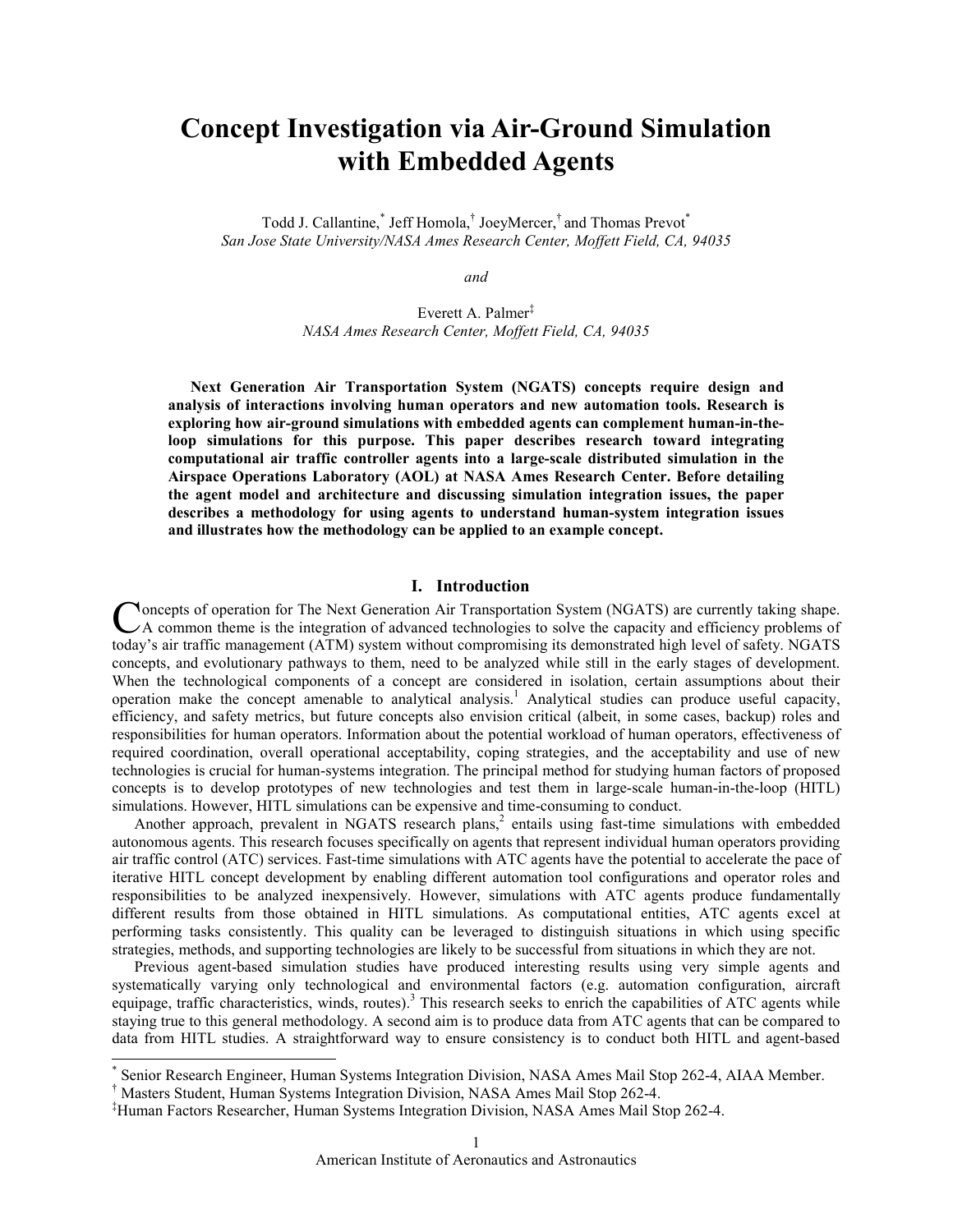simulations within the same simulation environment. This way, researchers can verify effects observed with agents in other simulation environments, and present human subjects with the same conditions. Modified operator roles and responsibilities designed to address issues identified in HITL simulations can also be evaluated consistently using agents.

A simulation that can be used to realize these objectives is the large-scale distributed simulation in the Airspace Operations Laboratory (AOL) at NASA Ames Research Center.<sup>4</sup> The AOL hosts a simulation constructed from interconnected Multi Aircraft Control System (MACS) stations. It has been used successfully for a number of HITL concept studies.5,6 Some autonomous agents have been integrated in MACS to perform aircraft control and other functions. ATC agents are currently implemented within the Trajectory-Centered Simulator (TCSim).<sup>7</sup> Under the proposed scheme, the agents will be implemented in MACS to 'staff' MACS ATC workstations normally staffed by human operators. This will enable closed-loop agent-based simulations with technology prototypes and aircraft performance consistent with HITL simulations, in addition to enabling mixed human and agent configurations that reduce required staffing levels and support part-task research.<sup>8</sup> Moreover, the capability to validate interesting results in the AOL will improve the utility of agent-based simulations in TCSim.

This paper begins with a general discussion of an agent-based analysis methodology and requirements for agents to support it. It then introduces an NGATS-relevant concept of operations in which advanced scheduling and trajectory-planning tools and delegation of airborne spacing and merging tasks to flight crews figure prominently. After describing areas for analysis, the paper describes a model and architecture for ATC agents. It then discusses agent integration with MACS, including how agents can use MACS prototype automation and other functionality. The paper concludes with a discussion of issues for further research.

### II. Methodology and Requirements for Agent-based Concept Investigation

Computational agent models have different forms and different emphases, in terms of the human behaviors they simulate. This research extends efforts to develop worksystem models of radar ('R-side') air traffic controllers in which a single agent represents a single controller. The term worksystem distinguishes these agents as using representations tied to the ATM domain<sup>9</sup> to perform processes hypothesized to support roles and responsibilities of the human operator in current and future ATM systems. These ATC agents may be considered 'computational human performance models, but they are distinct from cognitive human performance models that explicitly represent low-level cognitive processes.<sup>10</sup> They may also be termed task-analytic, because they use explicit computational models of tasks and the operational contexts in which controllers should nominally perform them.

Simulations with task-analytic worksystem models of ATC practitioners excel at identifying when normative task performance succeeds or fails. This methodology for agent-based concept investigation seeks to eliminate as much internal complexity as possible from ATC agents, and make interactions with the environment and other agents the principal focus of analysis. Once these interactions are understood, adding probabilistic behavior can highlight interesting safety-related effects of unusually long task-completion times or the random application of a control method—things that certainly occur in practice—but the methodology first seeks to provide a detailed understanding of how environmental factors and supporting technologies impact nominal task performance.

Simulations should proceed in a stage-wise fashion, through a series of trials in which technological and environmental factors serve as independent variables that drive variations in ATC agent performance. Key factors include aircraft equipage, traffic characteristics, winds, weather, and routes. Simulations should be performed for relevant ATC automation tool configurations and nominal agent task specifications for scenarios that represent each variation. TCSim includes mechanisms to systematically vary certain aspects of traffic scenarios automatically. This process can identify factors agent performance is sensitive to, setting the stage for a new round of simulations with a narrower scope. Multiple iterations of fast-time simulations with configurations can be conducted in parallel. Once key interactions and operational contexts are identified, these can be simulated in the HITL simulation environment, first with agents to validate prior results, then with human subjects.

From this methodology follow some requirements for agents. First, agent task specifications should represent operations specific to particular airspace sectors. Roles and responsibilities differ, for example, between en route and terminal-area air traffic controllers. Second, agents should be capable of applying various control strategies. The presence or absence certain technologies can affect the priorities controllers assign to different control methods (i.e. clearance types). Effects of technologies such as automation tools are reflected in the way an agent executes a particular control method. Control strategies specify control method priorities according to characteristics of particular spacing or separation problems. Salient characteristics include the types of aircraft involved, their category (i.e. departure, arrival, or over-flight), their equipage (e.g. data link, ADS-B, airborne spacing assistance), and other factors (e.g. time to sector exit). Third, agent performance should reflect the effects of multi-tasking. Task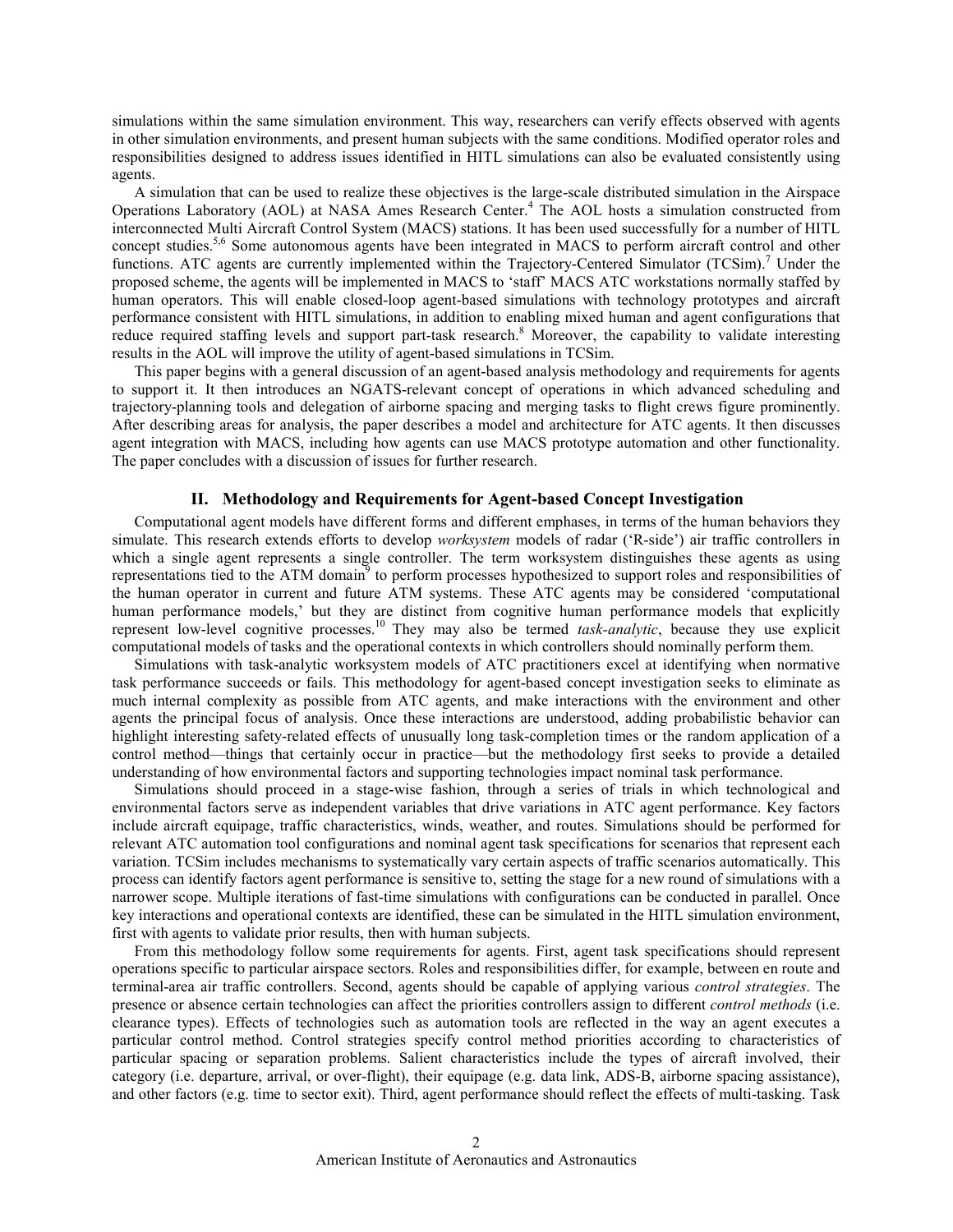management priorities, or *agenda formulation strategies*, determine the order in which actions needed in the immediate future should be performed. Like control strategies, agenda formulation strategies may differ according to airspace sectors and the specific roles assigned to controllers. Fourth, in early stages of analysis, agents should take nominal amounts of time to perform activities. Agents should also have the capability to sample activity times from appropriate distributions in later stages of analysis. Finally, agents should produce output that enables interactions to be analyzed and understood. Important contextual elements should be included in the data.

The following section presents a concept of operations slated for exploration in both HITL simulations and simulations with embedded agents. The section that follows describes areas for agent-based analysis.

# III. Example Concept of Operations

A concept, called 'trajectory-oriented operations with limited delegation,' has qualities of future ATM concepts being developed for the NGATS.<sup>11</sup> The idea behind the concept is to achieve overall capacity and efficiency gains at acceptable levels of safety by integrating three facets of operations:

- 1) Time-based flow management to regulate traffic density;
- 2) Trajectory-based operations to create efficient, nominally conflict-free trajectories that conform to traffic management constraints;
- 3) Airborne separation assistance to maintain local spacing between aircraft.

Since its initial publication, enabling arrival aircraft to fly efficient Continuous Descent Approaches (CDAs) to their assigned runways has become a primary goal for the concept. It has also been extended to include an important 'arrival flow conditioning' role for participating airline operations centers (AOCs). Participating AOCs use schedule information to issue en route speed clearances to sequence and space arriving company aircraft with the goal of enabling them to fly uninterrupted CDAs. Controllers are responsible for adjusting the sequencing and spacing of aircraft from non-participating airlines, and for preventing crossing traffic from interfering with aircraft flying CDAs.

 HITL explorations will examine the concept in both near-term and farther-term instantiations. In the near-term condition, controllers have only current-day information. In the farther-term conditions, runway schedules are considered to be shared among controllers and participating AOCs. To support the farther-term concept, the following prototype decision support tools have been developed in MACS:  $5$ 

- 1) Timelines that display runway schedule information;
- 2) Trajectory-based trial-planning tools for graphically creating conflict-free trajectories that meet schedule constraints;
- 3) Spacing advisories that indicate lead aircraft assignment, and current and advised spacing;
- 4) Integrated data link that enables controllers to uplink Flight Management System (FMS) loadable trajectory clearances and spacing information to aircraft.

The concept has been instantiated for the airspace shown in Figure 1. Four airspace sectors are considered: a terminal area, two high altitude sectors, and a low altitude sector that lies beneath the high altitude sector nearest the terminal area. For HITL simulations, surrounding airspace is managed by confederate 'ghost' controllers.



Figure 1. Test airspace for the example concept.

High-altitude sector controllers descend aircraft arriving from the west on the CDA routes shown in Figure 2. Test traffic scenarios have been developed that include arrival flows in which aircraft from participating airlines constitute the majority of arrivals. Controllers are responsible for fitting other arrivals into the arrival streams. Traffic scenarios also include varying levels of crossing traffic, some of which can interfere with CDA execution if not properly controlled.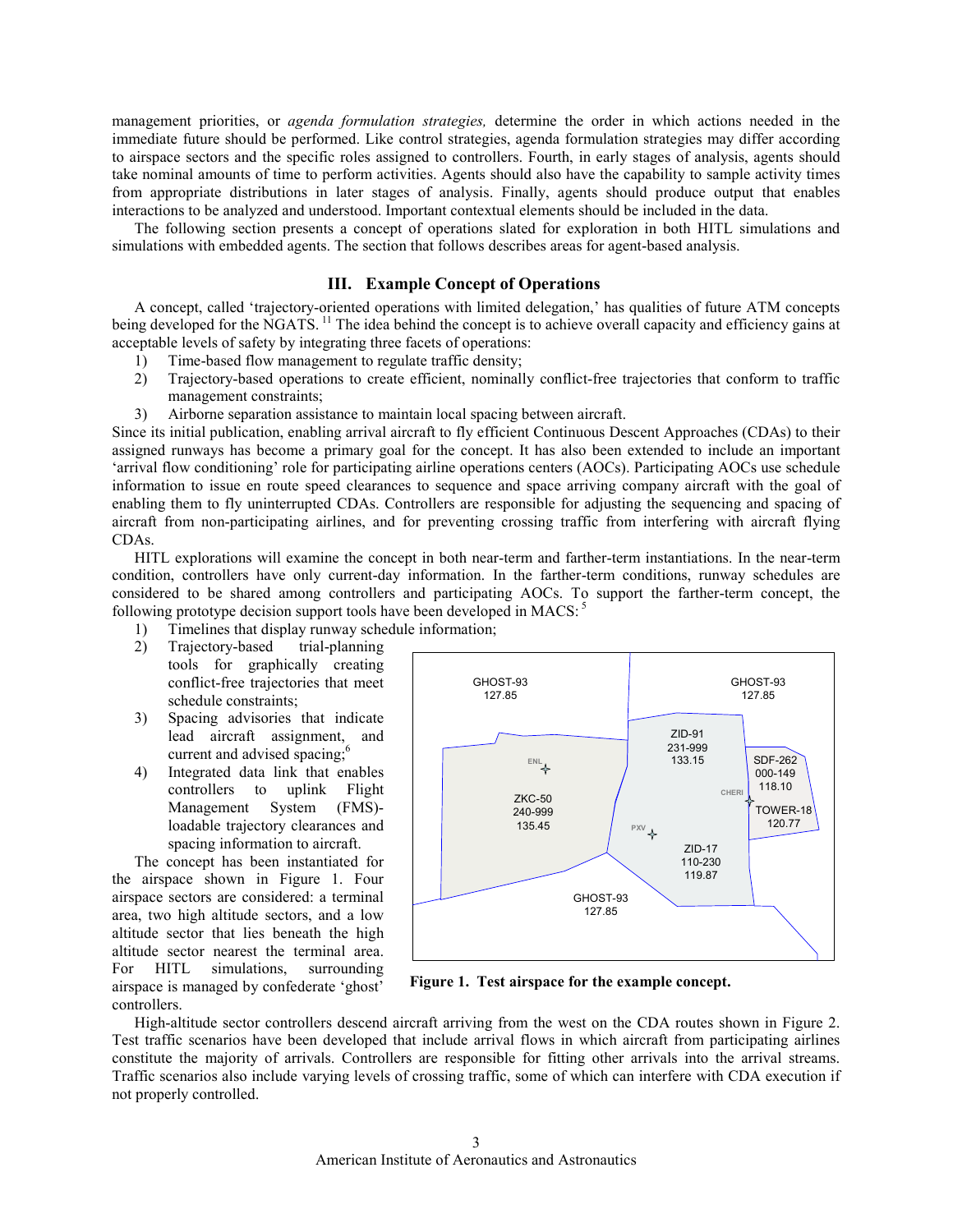

Figure 2. Example CDA arrival routes.

Air-ground HITL simulations are preliminarily designed to compare operations with three levels of groundbased automation tool support, in conditions with and without company aircraft from participating AOCs equipped for airborne separation assistance. The first level is current-day operations, in which controllers have no access to schedule timelines or other tools and participating AOCs condition arrival flows. The second level adds shared runway schedules and trajectory-based arrival metering tools; the third level adds the capability for controllers to data link trajectories to appropriately equipped aircraft. The HITL simulations seek to provide capacity data in terms of arrival throughput metrics, efficiency data in terms of potential CDA flight time realized, and safety data related to separation violations, including wake vortex spacing violations at the runway threshold—in addition to data to support iterative concept refinement from a human-systems integration perspective. Important data for this purpose include feedback from pilots and controllers about workload and coordination issues, operational acceptability, coping strategies, and the acceptability and use of prototype automation.

# IV. Agent-Based Analysis

Research questions about air traffic controller operations for the example concept include questions about interference of crossing traffic with CDA arrivals, and how effectively en route controllers can manage arrivals from non-participating airlines in concert with AOC speed adjustments to company aircraft. For the agent-based analysis, AOC and flight crew roles are treated implicitly: participating AOCs issue appropriate cruise speed advisories to company aircraft and flight crews comply with clearances in nominal time. In the current TCSim instantiation of the concept, the AOC sequencing and spacing function has been automated, but the MACS airborne spacing algorithms are not currently implemented. Thus, the agent-based analysis will initially focus on scenarios in which aircraft are not equipped for airborne spacing in both near-term conditions and farther-term conditions with controller tools and data link.

In keeping with the analysis methodology, the agent-based analysis will focus on the sensitivity of different control strategies to environmental factors, and tradeoffs that arise, as measured by capacity, efficiency and safety metrics. The analysis will use the 'positive separation' of aircraft as a safety metric, in addition to separation violations. Positive separation refers to whether aircraft will maintain separation in the absence of further intervention on the part of controllers. In this concept, it is important for CDA arrivals in relation to crossing traffic.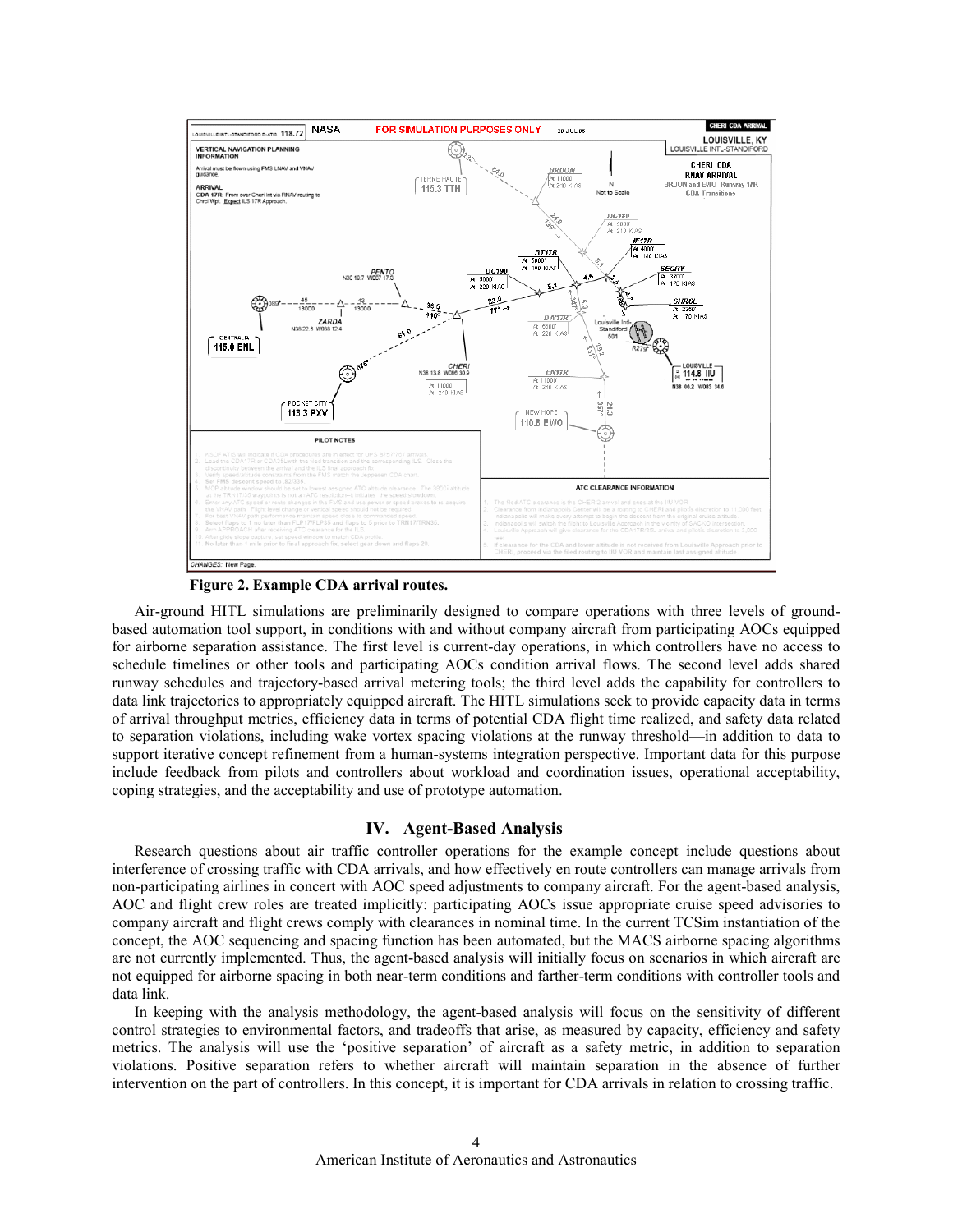The agent-based analysis will systematically vary two environmental factors: traffic characteristics and winds. Traffic characteristics include characteristics of arrival flows and characteristics of crossing traffic. The analysis will vary arrival flows along four interrelated dimensions: density of arrival flows, percentage of aircraft subject to AOC flow conditioning, amount of schedule delay to absorb, and percentage of terminal-area merges. As the number of arrivals en route controllers are responsible for increases, the more sequencing and spacing work they will have to do. In addition, in conditions without arrival timeline tools, the more difficult the sequencing and spacing task will be. The amount of delay individual aircraft will need to absorb also affects performance, as there is a limit on how much delay can be absorbed with cruise speed adjustments alone within the en route airspace. If controllers do not have time to assign speeds early enough, aircraft may require vectors or, in conditions with trajectory-based tools, lateral route amendments. Absorbing delay in descent can affect whether and how aircraft fly CDAs. The amount of work required to manage merging CDAs depends on suitable control methods and what controllers know about required merges. In near-term conditions terminal-area merges are likely to be problematic, because upstream controllers will not know where to leave slots in the arrival streams. In dense arrival flows, more terminal-area merges may result in more cancelled CDAs.

The analysis will also vary three interrelated characteristics of crossing traffic: overall traffic level, percentage of over-flights versus departures, and percentage of crossing traffic at altitudes that may impact CDA arrival profiles. Traffic crossing through airspace regions with arrivals on CDAs has greater safety implications and may be more difficult to control. Departures, especially aircraft departing to the west in the test airspace, may be on routes that share waypoints with arrivals. Some departures may interact with arrivals both laterally and vertically.

The second environmental variable is winds. The analysis will consider how differences in predicted and actual winds affect the runway schedule and operations that rely on it. Large differences have the potential to degrade the effectiveness of AOC flow conditioning, as well as arrival flow management by controllers using timeline tools. Winds also affect how readily aircraft respond to particular clearances. For example, depending on their direction and speed, winds can help or hinder aircraft deceleration.

The agent-based analysis will test the effects of environmental variations on the effectiveness of different control strategies. Strategies will range from simple (e.g., only adjust the speed of arriving aircraft) to complex (e.g., first try speed, then altitude, then lateral clearances). Preliminary studies have already identified sector-specific differences in required control strategies. For example, while the ZKC-50 controller (Figure 1) may prefer using speed clearances to adjust arrival spacing, the ZID-17 low altitude controller may need to use lateral clearances to control arrivals merging at CHERI (Figure 2). The SDF-262 controller also requires the option to reassign aircraft to runway 17L, should they end up poorly spaced for the terminal-area merge.

Control strategies also specify how interactions between different classes of aircraft (e.g. arrival vs. over-flight) affect the choice of control method and which aircraft to clear. Preliminary studies have indicated altitude clearances are a powerful tool for ensuring positive separation and avoiding the need to vector. Altitude clearances are also easier to implement than vectoring, because vectoring requires monitoring for when to issue a turn-back. The agentbased analysis will provide details on the traffic characteristics and winds under which particular control strategies are effective.

Left out of this description so far is the issue of individual aircraft types. Aircraft types are an important facet of arrival streams that affect scheduling, CDA profiles, and maneuverability (and therefore control strategies). The appearance of an 'odd' type, such as one that is not equipped to fly a CDA using flight management automation, can make controllers work harder, because it has to be handled differently. The effects of aircraft type mixes, like mixed aircraft equipage, is an important area for analysis.

The next section describes ATC agents implemented within TCSim. After detailing the agent model and architecture, the paper addresses the issue of integrating the agents in MACS.

# V. ATC Agent Model and Architecture

The ATC agents are implemented in the Java programming language. The basic approach to integrating ATC agents with an ATM simulation is depicted in Figure 3. Each ATC agent has access to information on the traffic display and can issue clearances to aircraft. When tools are available, agents query them for information about sequence, schedule, conflicts, and other information that they would otherwise need to infer from the displayed traffic. Agents are updated at a rate that enables them to perform all the necessary processing without falling behind the simulation.

The agent model is actually a collection of models that enable it to perform ATC functions. Individual models include:

1) High-level executive model to control processing;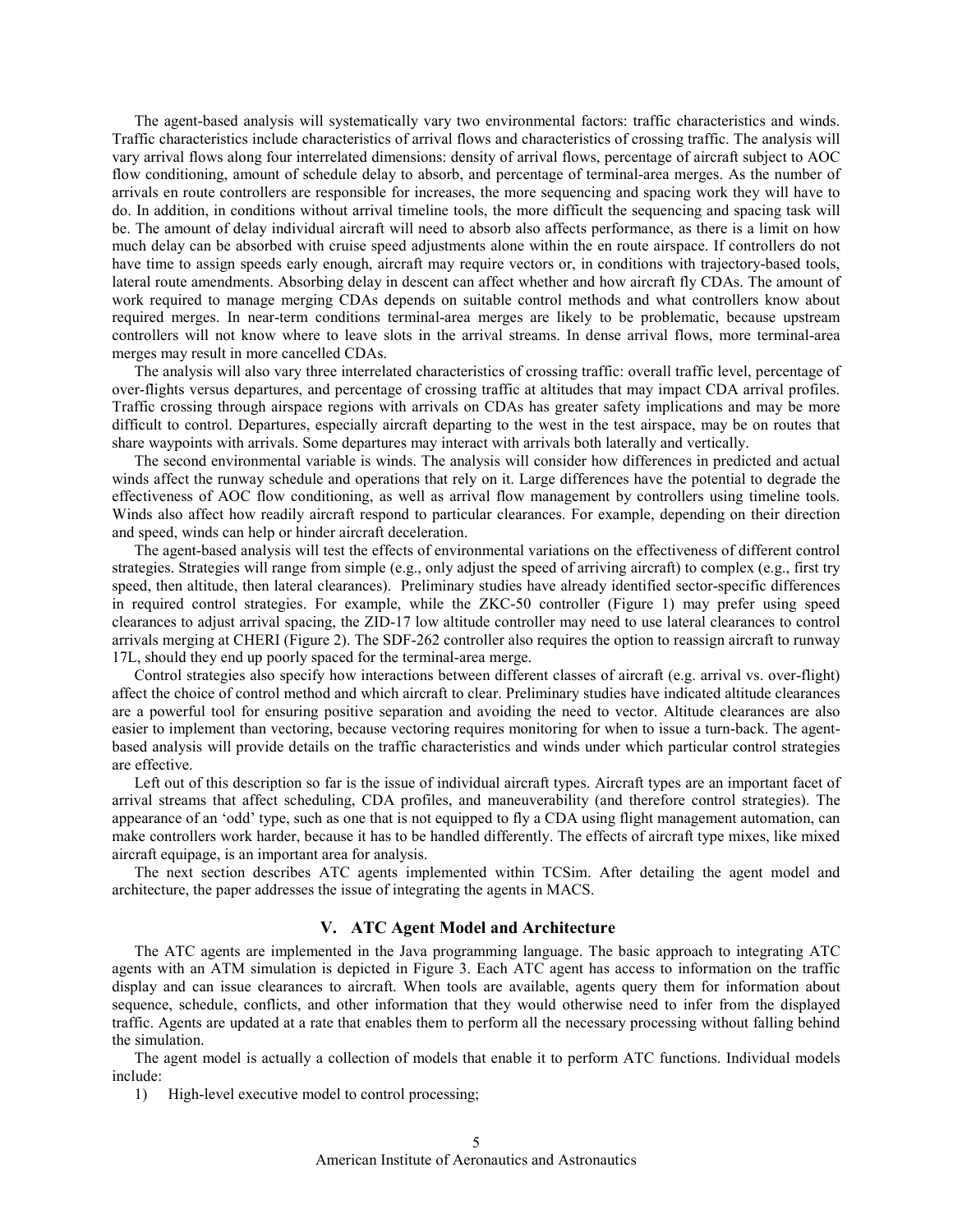- 2) Sector-specific knowledge model;
- 3) Model of control strategies to apply;
- 4) Agenda formulation/task management model;
- 5) Models for implementing individual control methods;
- 6) Model of controller's 'picture' and the processes required to construct and maintain it;
- 7) Models of coordination with other agents, including aircraft ownership and clearance histories;
- 8) Activity timing models;
- 9) Models of automation tool usage.



Figure 3. Agent-to-simulation information exchange.

The subsections that follow describe objects central to the ATC agent architecture. To support this discussion, an overview of the processing that occurs within an ATC agent is helpful. Figure 4 shows a hierarchical flow diagram of the ATC agent processing scheme. At left are the three activities represented in the high-level executive model. These activities are performed cyclically. The first activity, 'Assess Traffic,' includes the processing necessary to update the agent's picture of the current traffic situation. As has been hypothesized for human air traffic controllers, this activity requires the bulk of processing. The picture contains all the agent's predictions about where individual aircraft are going, as well as predictions about where they will go if the agent performs certain control actions (i.e., issues certain clearances). These predictions are referred to as planned trajectories ('Planned Trajs') in Figure 4. Plans for future activities in the picture include control plans, which represent the instances of control method(s) the agent is slated to try first, according to characteristics of the agent's control strategy and a particular problem.



Figure 4. ATC Agent processing scheme.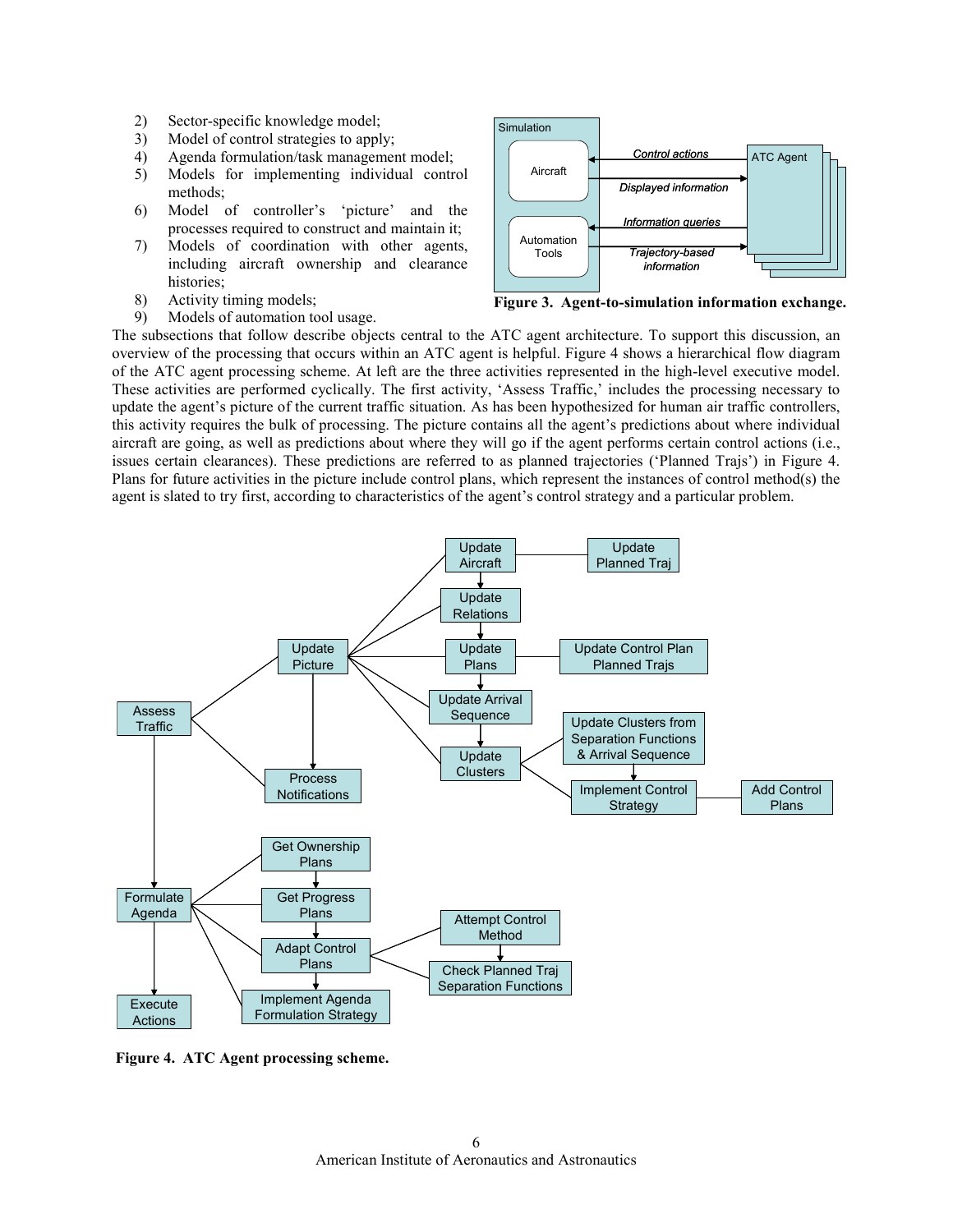# A. ATCAgent

The top-level class in the agent architecture is ATCAgent (Figure 5). An instance of ATCAgent contains the agent's name, as well as an instance of SectorKnowledge (subsection B), an instance of Picture (subsection E), a high-level executive model, a master list of plans that the agent has executed, a list of notifications from other agents to process, as well as graphical display and data logger instances and timing data.

ATCAgent performs actions according to the state of a high-level model that controls processing. The invoke() method updates an agent's timing data and, based on the amount of time available for processing until the next update, performs required actions. The three methods assessTraffic(), formulateAgenda(), and executeAction() correspond to state transitions in highLevelModel. Each of these methods updates the remaining time available; overruns are subtracted from time available in the subsequent processing cycle(s). The assessTraffic() method updates the agent's picture, as shown in Figure 4. This activity takes an amount of time that depends on the number of aircraft visible on the agent's display. The formulateAgenda() method collects planned actions ready to be performed from the agent's picture, and applies agenda formulation strategies to the list of actions to arrive at a final agenda of actions to execute. This action is also assumed to have a duration that depends on the number of actions in the agenda. The agenda formulation strategies can be specified to ensure that the number of agenda items does not exceed some number (e.g., five actions).

| ATCAgent                                                                                                                                    |
|---------------------------------------------------------------------------------------------------------------------------------------------|
| name<br>sectorKnowledge<br>picture<br>highLevelModel<br>masterPlan<br>notifications<br>display<br>dataLogger<br>[timing data]               |
| invoke()<br>assessTraffic()<br>formulateAgenda()<br>executeAction()<br>recordInMasterPlan()<br>notifyOtherAgent()<br>processNotifications() |

# Figure 5. ATCAgent class.

The executeAction() method executes each action on the agenda in turn. As it does so, it executes the recordInMasterPlan() and notifyOtherAgent() methods. recordInMasterPlan() copies the executed plan from its parent plan (described in subsection C below) and records it in masterPlan, creating an accounting of what the agent has been doing at every point in time. Actions that require notifying other agents, such as handoff initiations or acceptances, are recorded on the other agent's notifications list. When the other agent updates its picture, it executes processNotifications(), which updates the agent's aircraft ownership model or clearance history for the aircraft in question. The notification scheme is used to model coordination between air traffic controllers that happens via the controller's display, such as 'flashing' a handoff to a downstream controller, as well as that which happens verbally (e.g. "AC123 is on a 160 heading"). The latter sort of coordination only applies in situations where controller positions are modeled to be located next to one another.

#### B. SectorKnowledge

A SectorKnowledge object (Figure 6) is instantiated for each agent by parsing a text configuration file. Member variables include sectorNumber, frequency, separation minima (including spacing target values, where applicable), and the agent's area of regard, which represents the airspace visible on the agent's display. SectorKnowledge also includes three knowledge representations: exitConditions, agendaFormulationStrategies, and controlStrategies.

exitConditions represents some of the information found in Letters of Agreement with neighboring sectors. For example, aircraft entering a sector N should do so by crossing the entry fix XYZ at 240 kts and 11,000 ft. agendaFormulationStrategies specifies how agents are to prioritize actions on the current agenda. controlStrategies specifies how agents should apply control, as described above.

#### C. ACInformation

ATCAgent represents knowledge about individual aircraft with instances of the ACInformation class (Figure 7). The first member

Figure 6. SectorKnowledge class.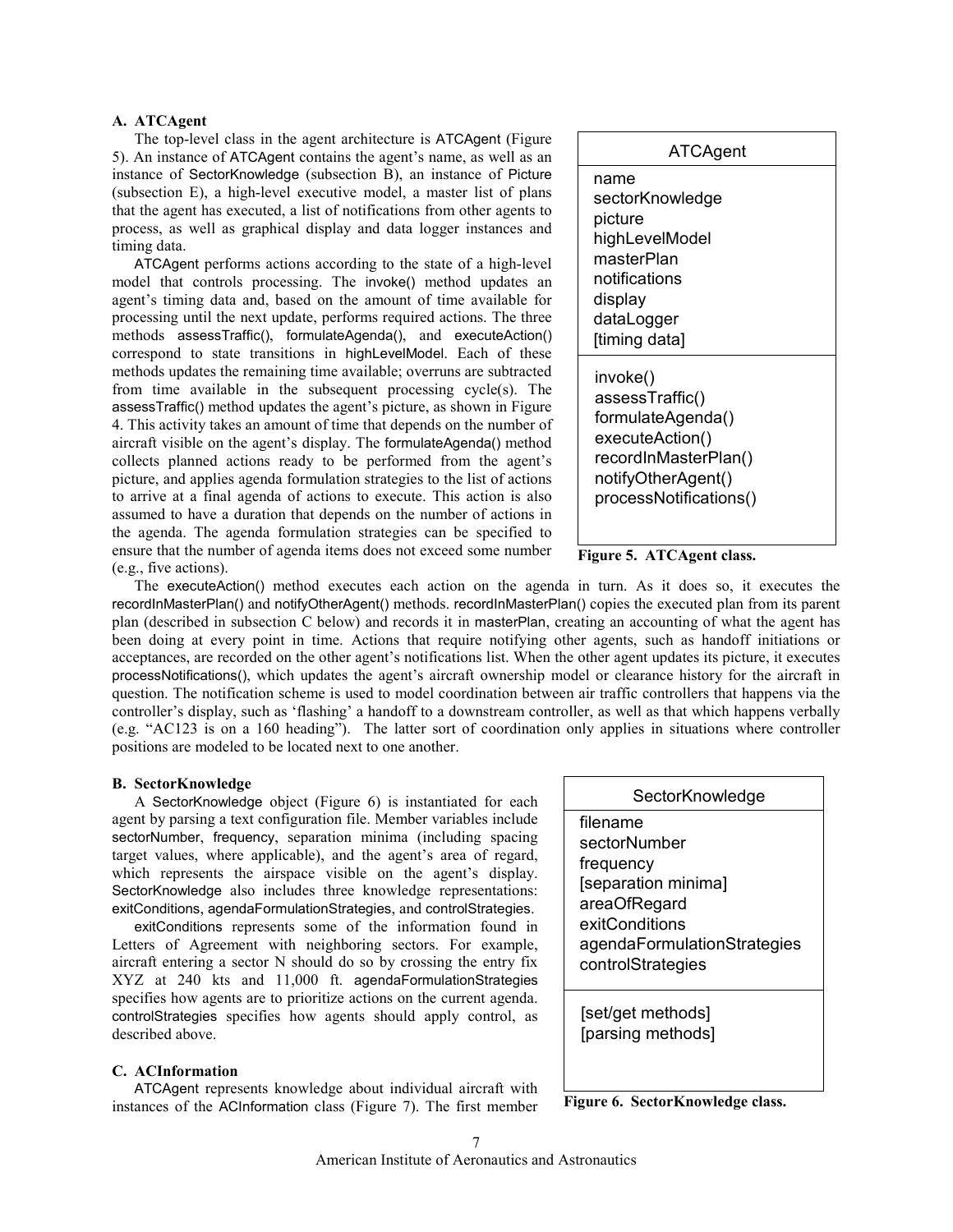variable, aircraft, is a link to the aircraft's representation in the host simulation. Through this variable, an agent has access to information about the aircraft that appears on the controller's display. Using methods accessible through the simulated aircraft (e.g. schedule entries, trajectorycomputation methods), an agent can simulate the acquisition of information that would be provided through automation tools. The atcAgent member variable enables methods within the ACInformation class to access sector knowledge and timing data contained in the ATCAgent class.

A critical variable is plannedTraj, a representation of the trajectory a controller is planning for an aircraft to fly. Controllers are modeled to mentally construct a planned trajectory for each aircraft from state information presented on the traffic display and flight plan information on the aircraft's flight strip. The planned trajectory may be simulated at different levels of fidelity that reflect assumptions about how controllers construct it. For example, aircraft on FMS descents with speed restrictions may perform decelerations that controllers approximate with average speeds along segments. When trajectory-based tools are available, however, controllers may display trajectories down-linked from aircraft to produce a more accurate picture

| ACInformation                                                                                                                               |
|---------------------------------------------------------------------------------------------------------------------------------------------|
| aircraft<br>atcAgent<br>plannedTraj<br>[clearance models]<br>[plans]<br>[sector transit information]<br>[control plans]<br>clearanceHistory |
| initialize()<br>updateInformation()<br>updatePlans()<br>adaptControlPlan()<br>[type-specific plan-adaptation methods]<br>[set/get methods]  |

Figure 7. ACInformation class.

of their trajectories. In these cases corresponding accurate representations of plannedTrajs can be computed using trajectory-computation methods in the host simulation.

ACInformation also has clearance models that represent the states aircraft traverse as they perform maneuvers in response to particular clearances (Figure 8). For example, if a controller issues a heading vector, the aircraft transitions from the 'charted route' state to the 'heading vector' state. If the controller later issues a direct-to



Figure 8. Example clearance models.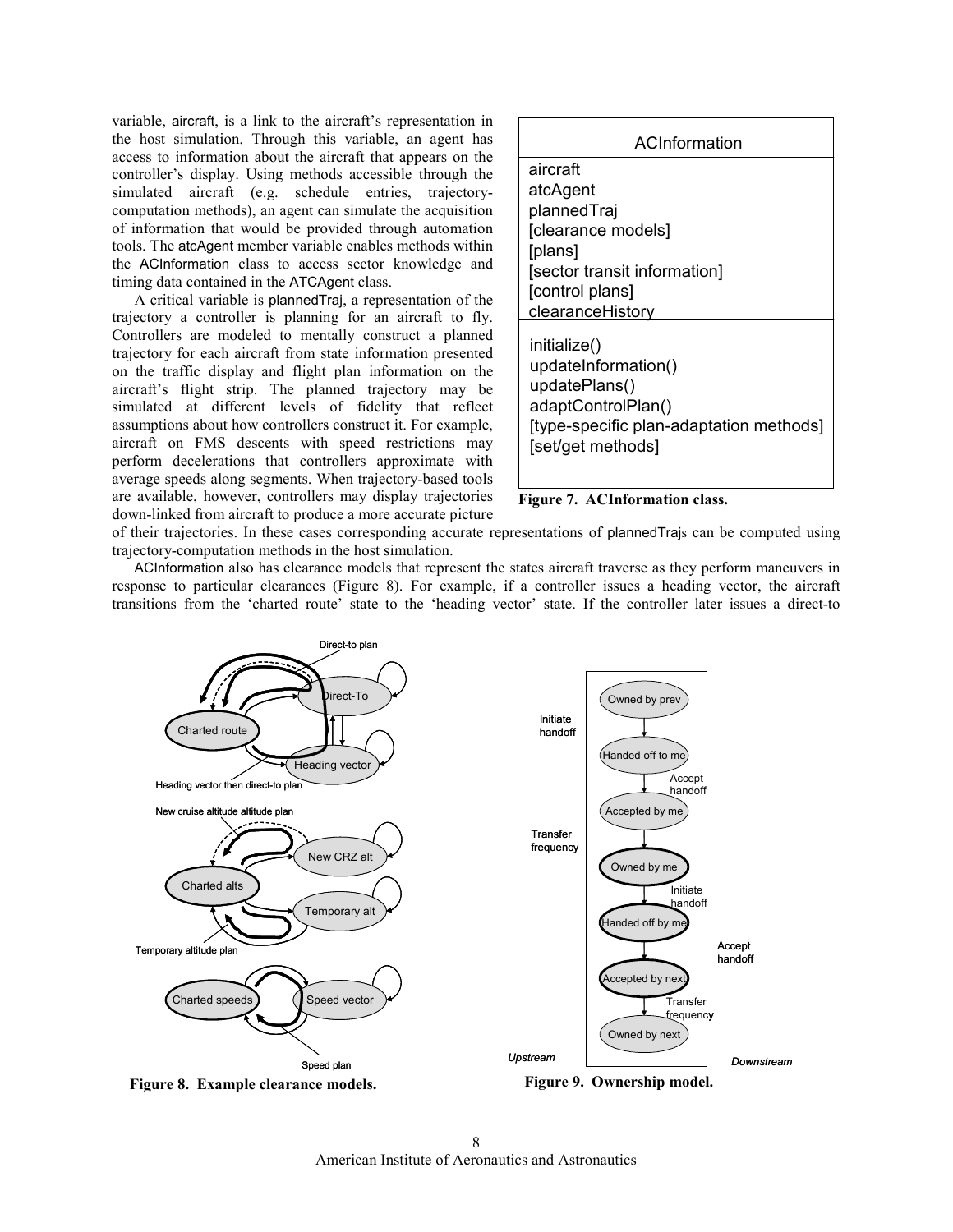clearance to a waypoint on the aircraft's route, the aircraft transitions to the 'direct-to' state. When the aircraft reaches that waypoint, the aircraft transitions back to the 'charted route' state.

ACInformation also includes a set of plans devoted to ownership and aircraft progress. Ownership plans represent the states and activities agents perform to acquire and transfer track control. They are derived from the ownership model shown in Figure 9. The ownership plans for a particular aircraft depend on the sector transit information contained in ACInformation, which is determined using its plannedTraj. The sector transit information determines which other agents represent the upstream and downstream agents. These are the agents with which the agent exchanges notifications upon performing ownership activities, so that those agents can update the status of their ownership plans for the same aircraft. If no agent is staffing an upstream or downstream sector, as may be the case for 'ghost' sectors, a simplified ownership model is used in which no explicit transfer of control is required—the 'accept handoff' and 'initiate handoff' actions enable the agent to acquire ownership, or transfer ownership, of the aircraft. Another special case involves aircraft that never leave the agent's airspace. When the aircraft is in the states outlined in bold in Figure 9, the aircraft is controllable by the agent. Radio check-in's from aircraft are missing from the ownership model in Figure 9, but could be easily added immediately following the 'transfer frequency' action from the upstream controller.

Aircraft progress plans are also derived using the plannedTraj. Progress plans tell an agent when to issue descent, approach transition, approach, or landing clearances to a given aircraft. In the test airspace shown in Figure 1, certain arrival aircraft may require a descent clearance from the ZKC-50 agent, while others can receive this clearance from the ZID-91 agent. The ZKC-50 agent therefore notifies the ZID-91 agent when it issues descent clearances, so the ZID-91 can focus on the aircraft that have not yet received one.

ACInformation also contains control plans that the agent has formulated for the aircraft. As shown in Figure 8, control plans are derived from the clearance models by tracing paths through them. Control plans are also distinguished as pertaining to lateral, vertical, or speed clearances. Depending on the control strategies an agent implements, aircraft can have more than one type of control plan pending at a given point in time. As shown in Figure 4, agents plan control actions dynamically rather than immediately reacting to potential separation or spacing problems; an agent adds control plans during its picture updating process, then attempts to implement them during the agenda formulation process.

Important methods in the ACInformation class include initialize(), which is responsible for constructing the aircraft's initial plannedTraj and establishing ownership and flight progress plans. updateInformation() updates the aircraft's plannedTraj on subsequent updates to an agent's picture. The updatePlans() method supports graphical display of control plans and updates the planned Trajs that control plans contain to represent the planned flight path of the aircraft, given the maneuvers specified in the control plan. Like updatePlans(), adaptControlPlan() and submethods for adapting individual types of control plans are crucial for implementing a particular control strategy. Following the process flow diagram in Figure 4, an agent first applies its control strategies and attaches a control plan to an instance of ACInformation that represents an aircraft in conflict. During the agenda formulation process

the agent collects all the activities that it could perform as part of the current agenda. It collects individual clearance plans by executing the adaptControlPlans() method for each instance of ACInformation in its picture. The adaptControlPlans() method determines which plan to adapt and applies a type-specific adaptation method to attempt to find a clearance of the prescribed type. If modifications to the aircraft's plannedTraj do not conflict with plannedTrajs of other aircraft, the process is successful and the clearance action is returned to the agenda formulation process for execution. Depending on the agenda formulation strategies in play, the agent may execute the clearance and establish a corresponding plannedTraj for the aircraft or perform the plan-adaptation process anew on the next agenda formulation cycle.

#### D. Cluster

One additional class is important for understanding how an agent represents the controller's picture. The Cluster class represents a currently pending separation or spacing problem that an agent has identified (Figure 10). Cluster contains a list of the two aircraft involved, whether the cluster represents a spacing or separation problem, and the lead aircraft (if it is a spacing-type cluster).

| Cluster                                                                                                        |
|----------------------------------------------------------------------------------------------------------------|
| aircraftl ist<br>type<br>lead<br>separationFunction<br>controlStrategy<br>controlPlans<br>[timing information] |
| update()<br>implementControlStrategy()<br>[set/get methods]                                                    |

Figure 10. Cluster class.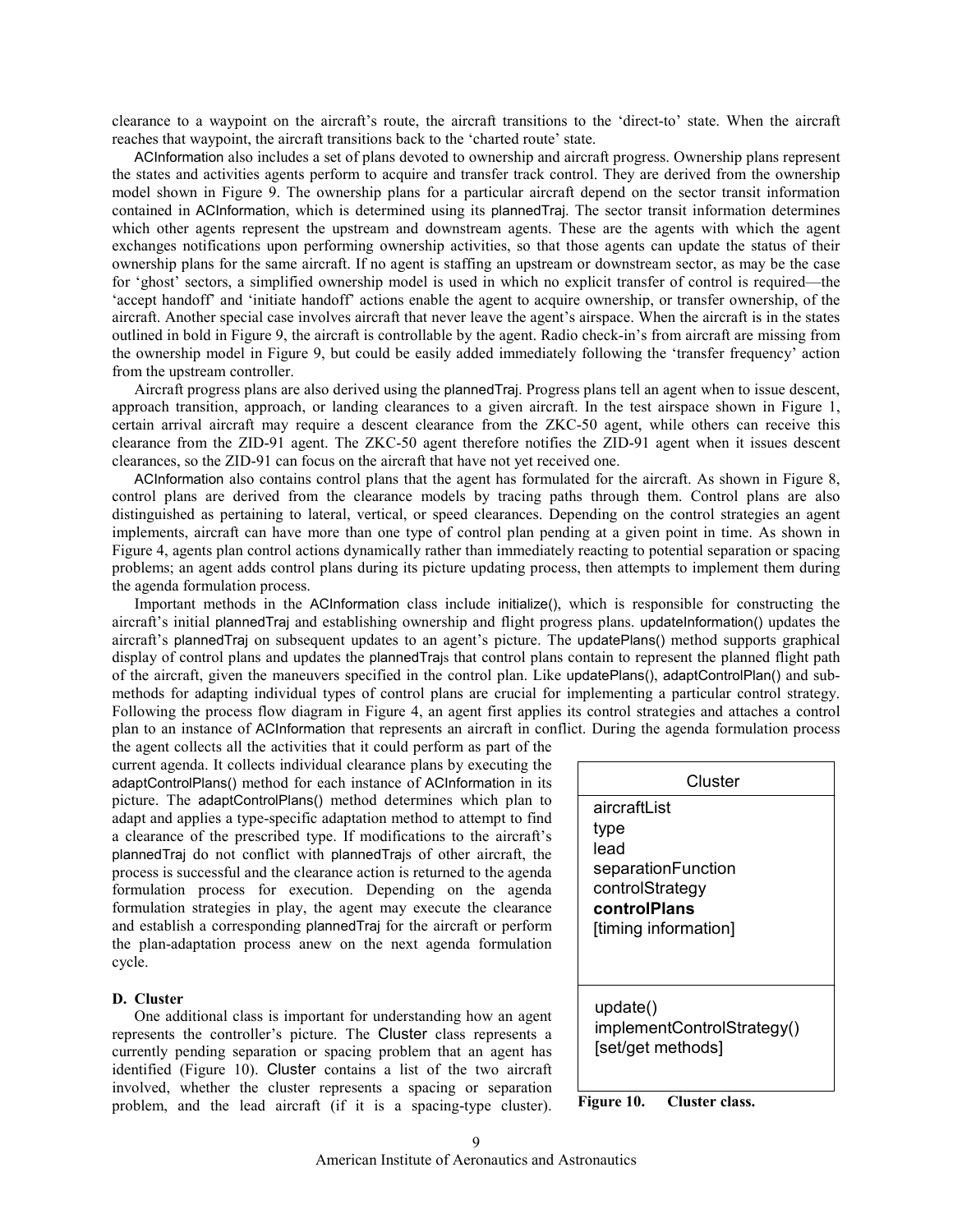separationFunction holds a so-called 'separation function' that represents the lateral and vertical separation between the aircraft's plannedTrajs up to some time in the future (e.g. 10 mins). An agent constructs a separation function for every pair of aircraft when it updates its picture; those that reveal potential problems are represented as clusters. Cluster updates occur at the end of a picture update, as shown in Figure 4. The update() method updates information in clusters that existed previously. Next, every cluster executes its implementControlStrategy() method, which assigns a control strategy from the set specified the agent's sectorKnowledge to the cluster and establishes the prescribed control plan for both the cluster and the ACInformation instance determined by the control strategy. The agent is now ready to attempt to adapt the control plan on the forthcoming agenda formulation cycle.

#### E. Picture

The model of the controller's 'picture' is represented by an instance of the Picture class (Figure 11). Previous subsections have already described key components of the picture. In addition to an atcAgent member variable that enables access to an agent's sectorKnowledge, the picture contains aircraftList, comprised of instances of ACInformation that represent the aircraft that are within the agent's area of regard. arrivalSequence represents an ordered list of ACInformation instances for arrival aircraft. When an agent has access to sequence or scheduling tools, the tools are accessed to create the list; when it does not, the agent constructs the list itself using information from the plannedTraj for each aircraft. clusters holds the current control problem clusters.

Separation functions are contained in one of three relationship matrices maintained in a Picture instance. A second relationship matrix holds information on the first waypoint shared by each pair of aircraft; a third holds information about whether each aircraft pair has the same downstream sector. The shared waypoint relationships are crucial for constructing an arrival schedule when no scheduling tools are available. The downstream sector information helps determine the risk of 'handing a deal' to a downstream controller (i.e. transferring control of aircraft that are at risk of losing separation in the downstream sector)—something that should not occur.

| Picture                                                                                                                        |
|--------------------------------------------------------------------------------------------------------------------------------|
| atcAgent<br>aircraftList<br>arrivalSequence<br>clusters<br>[relationship matrices]<br>[separation minima]                      |
| updateAircraft()<br>updateRelationships()<br>updateArrivalSequence()<br>updatePlans()<br>updateClusters()<br>[set/get methods] |



Picture contains methods executed through an agent's assessTraffic() method, as shown in Figure 4. updateAircraft() collects instances of ACInformation in the agent's area of regard and places them in the picture's aircraftList. updateRelationships() updates the relationship matrices containing the separation function, downstream sector, and first shared waypoint information. updateArrivalSequence() establishes the arrival sequence for the current update cycle. updatePlans() simply executes the updatePlans() method of each entry in aircraftList. Finally, the updateClusters() method uses the separation function relationship matrix to identify new clusters and update preexisting ones. It then executes the implementControlStrategy() method of each cluster to install suitable control plans based on an agent's control strategies. At the end of each update of an agent's picture, the agent is ready to attempt to implement control plans that have been added to clusters and aircraft contained therein. Throughout this process an agent's dataLogger dumps a trace of the process to an output file, so that context leading to the selection of a particular clearance may be analyzed.

#### F. Control Methods

A final point concerns the control methods agents apply when they adapt control plans. Because these are computational agents, deciding on a value for a particular clearance takes on a flavor similar to highly automated NGATS concepts, such as the Advanced Airspace Concept.<sup>1</sup> That is, a generate-and-test approach must be applied to check that planned clearances will have the desired effect. An important difference is that planned trajectories are purposefully simulated at a level of fidelity that reflects assumptions about how controllers construct them. The level of fidelity of the planned trajectories dictates how well the agents detect problems and choose clearances to solve them.

An agent can generate a variety of planned trajectories of varying complexity. For example, it can produce a planned trajectory that reflects vectoring an aircraft to some heading for a planned time or distance before turning it back to its charted route, or one that reflects a changing an aircraft's cruise altitude and issuing a subsequent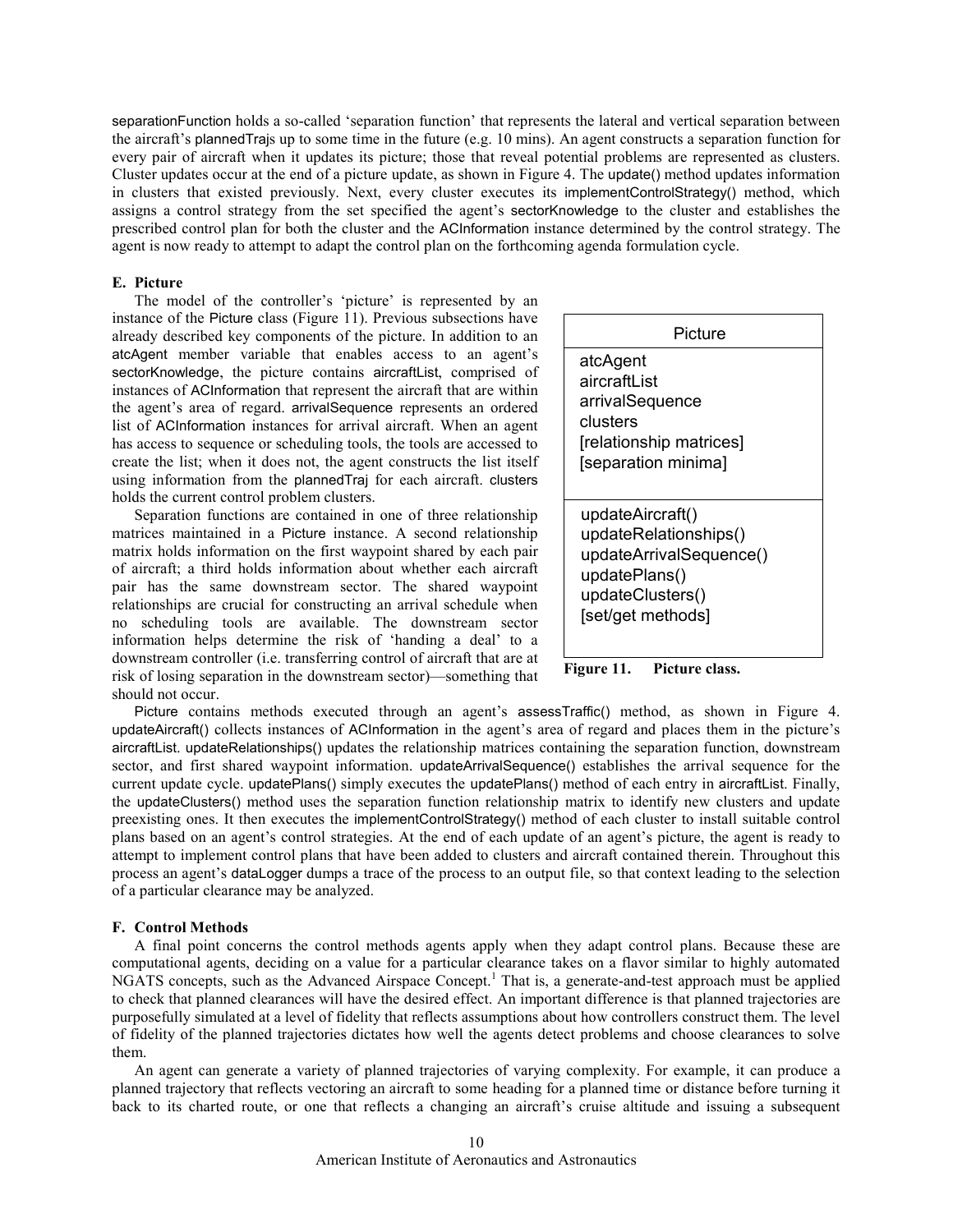clearance to change back to its original cruise altitude after some time or distance. The generate-and-test process is represented by the two processes, 'Attempt Control Method' and 'Check Planned Traj Separation Functions' in Figure 4. The 'check' process involves comparing the planned trajectory generated for a particular clearance plan to the plannedTrajs of all other aircraft and ensuring there are no predicted losses of separation. The process is complicated when other aircraft are also in the process of executing multi-step maneuvers, because the plannedTraj that was used to check their plannedTrajs must be updated and used to check the clearance for the current aircraft.

 For efficiency, efforts have been made to streamline the iterative process used to find workable clearance plans. For example, adapting a single-step vertical control plan for an aircraft in cruise flight first involves checking a planned trajectory for the next higher legal flight level, then the next lower legal flight level, then two flight levels above, then two flight levels below, etc. In general, all of these methods attempt to either shorten the aircraft's overall trajectory, or minimize deviations from it.

# VI. Multi Aircraft Control System (MACS) Integration

Affording computational agents access to the same prototype automation tools and aircraft models used in HITL studies is the main motivation for integrating ATC agents in MACS. The successful integration of another intelligent agent, the Crew Activity Tracking System  $(CATS)$ ,<sup>12</sup> with MACS provides a useful foundation for the ATC agent integration work. Because MACS is also Java-based, different code bases are not an issue. This section discusses several MACS integration issues that deserve consideration.

First, MACS is a multi-threaded application with more than a hundred different threads. To achieve proper performance running within MACS threads, the ATC agents will need, at minimum, to use smaller processing units. More likely, they will require implementation as multi-threaded processes themselves. This raises a number of modeling issues, including the possibility of working from a partially updated picture of the current situation. A related problem concerns the traceability of multi-threaded agent behavior. Agent performance in the current TCSim implementation, while somewhat complex, is perfectly repeatable. Repeatability in a multi-threaded agent model may be difficult to achieve. Processing in CATS is somewhat simpler, but successful implementation of CATS as a multi-threaded process suggests it can also be accomplished for the ATC agents.

The database of information MACS uses for configuration will also need to be modified to include ATC agent configuration information. In the CATS implementation, only the CATS model of nominally preferred pilot activities was added. ATC agents will require sector knowledge and control strategy configuration files. ATC agents can use existing database information used to configure MACS controller workstations. This would enable the analyst, for example, to dynamically change the agent's area of regard by simply panning or zooming the display. All the controller tool settings are also included in the MACS database, so adjusting these settings can determine the tools configurations to be used by ATC agents.

Because MACS runs either as a single standalone process or as a distributed simulation, however, singlecontroller MACS station configuration information cannot be used exclusively. Threading schemes must also enable multiple ATC agents to run within a single MACS process. ATC agents currently interact only with other ATC agents that update synchronously. A related issue concerns partial human staffing for part-task studies or other simulations that are not fully autonomous closed-loop simulations. In MACS any coordination that occurs via the display does not require explicit notification. The notification process can still be used for direct agent-agent communications, but alternative schemes are required to enable ATC agents to communicate with humans. This problem also concerns interactions with human pseudo-pilots with whom controllers typically have the option of communicating with by voice. Similar issues were addressed during the MACS-CATS integration process and solved using MACS data link functionality. Autonomous MACS pilot stations use a similar scheme.

Accessing MACS automation tool functionality is straightforward. Because every instance of ACInformation that ATC agents initialize contains a reference to the host simulation aircraft, the ATC agents will have ready access to schedule information, trajectories, and the methods that support related computations. Existing MACS tool prototypes rely heavily on MACS trajectory computation methods and ATC agents can implement similar methods. For example, to model controller use of trial-planning tools, ATC agents can specify a list of new lateral trajectory change points, with other aircraft trajectory information (e.g. speed schedules, crossing restrictions) remaining the same, and MACS will compute a trajectory. Furthermore, MACS checks each trajectory to ensure that it is flyable and records this information in the object that represents it.

A key advantage is the more sophisticated flight guidance modeling in MACS. Aircraft performance is more robust to interventions, and guidance-based tools like airborne separation assistance are currently implemented. Therefore controller spacing advisory information is also readily accessible.